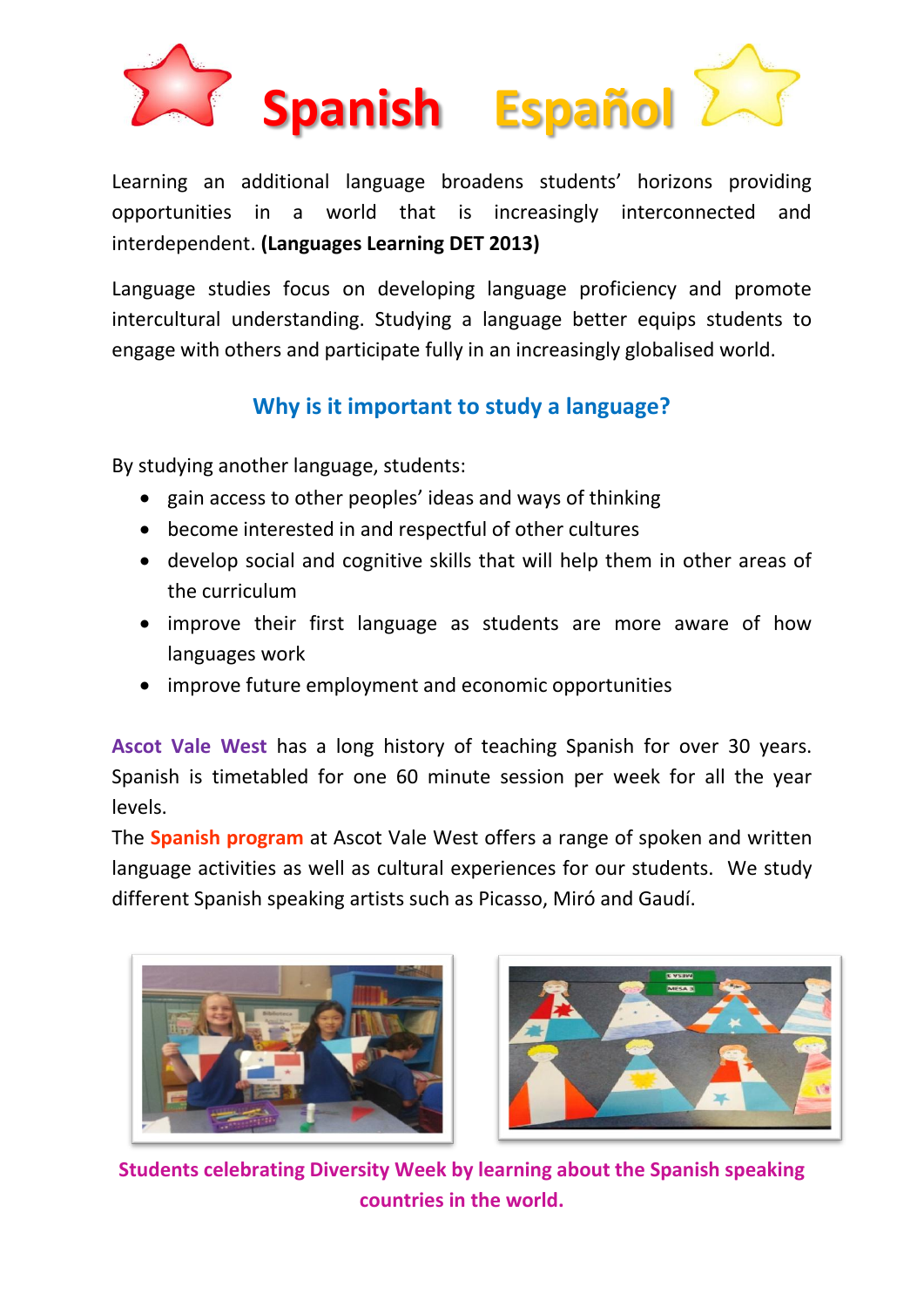

**Celebrating Columbus Day on October 12th**

## **Why Spanish?**

- **1. Spanish is a community language**. Spanish is the seventh most widely spoken language in Australia, this also being true in the City of Moonee Valley, according to 2006 census data. Spanish speakers in our community have diverse origins, many coming from Spain, Argentina, Chile, El Salvador, Colombia and Uruguay amongst other countries. Each one of these groups bring their own rich culture to Australia.
- **2. Spanish is a world language spoken by almost 400 million people** as a first language, and studied by more people than any other language except English as a second language. *There are 21 countries with Spanish as the official language*, though it is widely spoken in many other countries. In the United States there are more than 38 million Spanish speakers and it is the second country in the world with the highest number of Spanish speakers after Mexico.
- **3. Spanish is an important language for many international organisations**, such as the United Nations, whose 6 official languages are Arabic, Chinese, Spanish, English, French and Russian.
- **4. Spanish is an easy language to learn**. This is largely because the written form of Spanish is phonetic, so once you know how to pronounce the letters you could read anything out loud. Also English and Spanish share Latin origins so many words are very similar (they are called **cognates**). Learning Spanish therefore gives students a deeper knowledge of English as well as other languages they may speak.

A range of beyond the school experiences is offered including interaction with a sister school in Spain and participation in the **Spanish Writing Competition**. In 2014 two students from Year 6 won first and third place in the Spanish Writing Competition. This competition is open to all schools offering Spanish in Victoria. Our theme for 2014 was **Picasso**.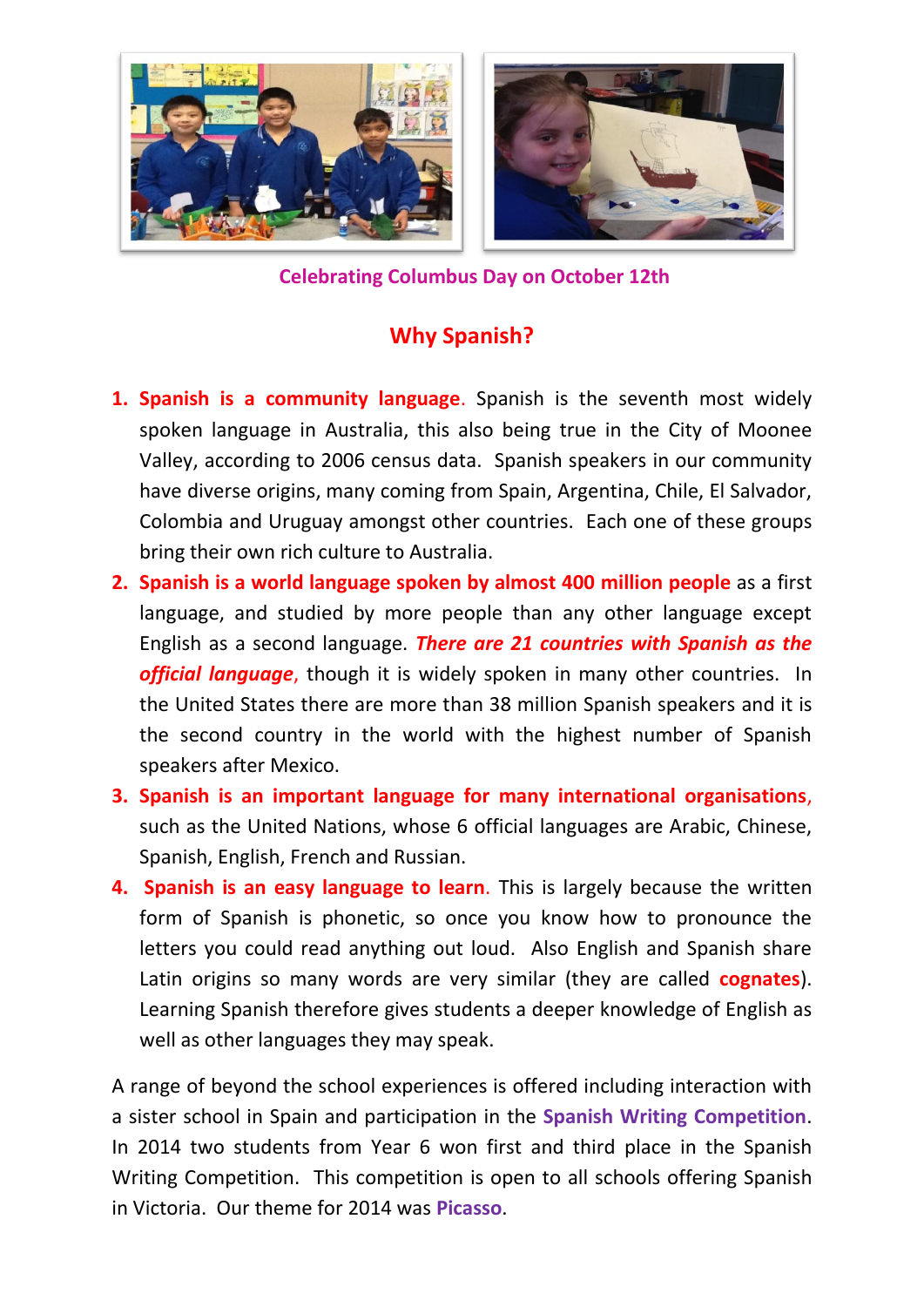

**Prep and 1/2 students' amazing Picasso work** 

## **Spanish resources online**

Spanish has many resources online that are used extensively in the class. Here are just a few:

<http://www.education.vic.gov.au/languagesonline/spanish/spanish.htm>

<https://www.rockalingua.com/>

<http://rosieandandy.com/>

<http://www.cantajuego.com/>

<http://cvc.cervantes.es/ensenanza/mimundo/mimundo/default.html>

[http://www.videoele.com/menu\\_A1.html](http://www.videoele.com/menu_A1.html)

<http://www.bbc.co.uk/schools/primarylanguages/spanish/>



**Getting our puppets ready to role play a story**